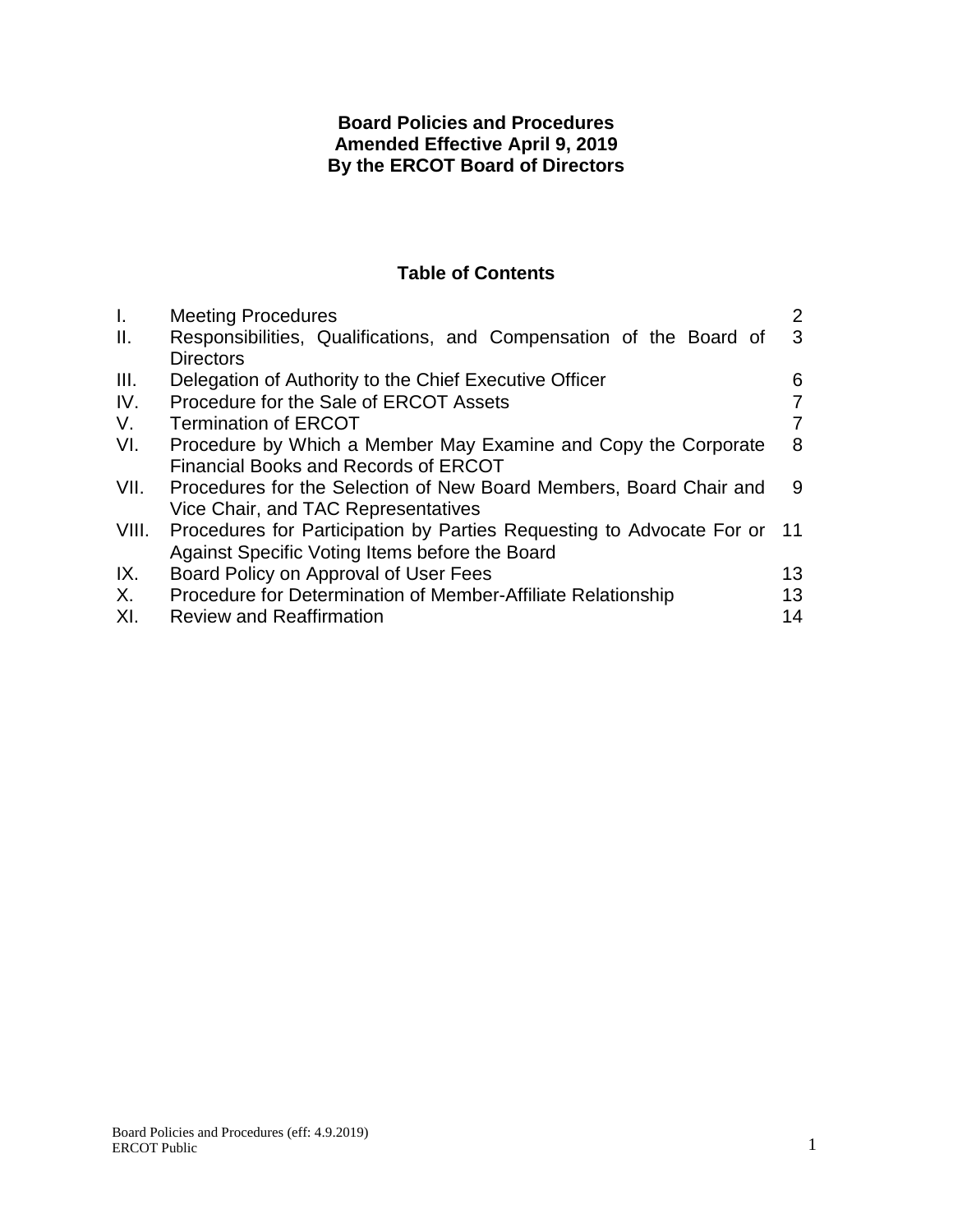### **Preamble: Definitions**

0.1 The Definitions included in the Amended and Restated Bylaws of Electric Reliability Council of Texas, Inc. (the "Bylaws") are incorporated by reference.

## **I. Meeting Procedures**

- 1.1 Meeting Schedule. Board meetings are normally held on the third Tuesday of the month when the Board is scheduled to meet, but may be moved or held by agreement of the Board, provided that the Board shall meet at least quarterly consistent with the Bylaws.
- 1.2 Meeting Notice. Notice of each full Board meeting with the Board agenda shall be given consistent with the Bylaws.
- 1.3 Board Agenda Items. A Director is entitled to place matters the Director reasonably considers important on the Board agenda if notification of such matters and background materials are received by the Secretary of the Corporation no later than 5 p.m. eleven days before the date of the Board meeting (*e.g.*, normally on the Friday before the second Tuesday of the month during which the Board is scheduled to meet). ERCOT Members and Market Participants, with permission of the Chair, may request that matters be placed on the Board agenda if notification of such matters and background materials are received by the Secretary of the Corporation no later than 5 p.m. eleven days before the date of the Board meeting (*e.g.*, normally on the Friday before the second Tuesday of the month during which the Board is scheduled to meet).
- 1.4 Board Packet. When a Board agenda contemplates the Board taking specific actions, ERCOT staff will provide Directors a "Board Packet" with all appropriate information at least seven (7) days prior to the meeting to allow study of and reflection on the issue raised. If such information is not available seven (7) days in advance of the meeting, ERCOT staff shall send information to the Directors as soon as such information is reasonably available. Information that ERCOT staff provides to the Directors which is not "sensitive" (as described in Section 4.6(e) of the Bylaws) must also be made available electronically to the public on the Internet, along with the agenda of the meeting. A Director may request that the Board defer action if he or she requires additional information or additional time to review appropriate information.
- 1.5 Minutes. Minutes shall be kept for all meetings of the full Board, Board Committees, TAC and TAC subcommittees. Such minutes, except those which are held in Executive Session, shall be posted on ERCOT's website for at least one year following the date of the meeting. ERCOT shall maintain a permanent record of the minutes of full Board meetings. ERCOT shall maintain records of meetings of TAC and TAC subcommittees for five years.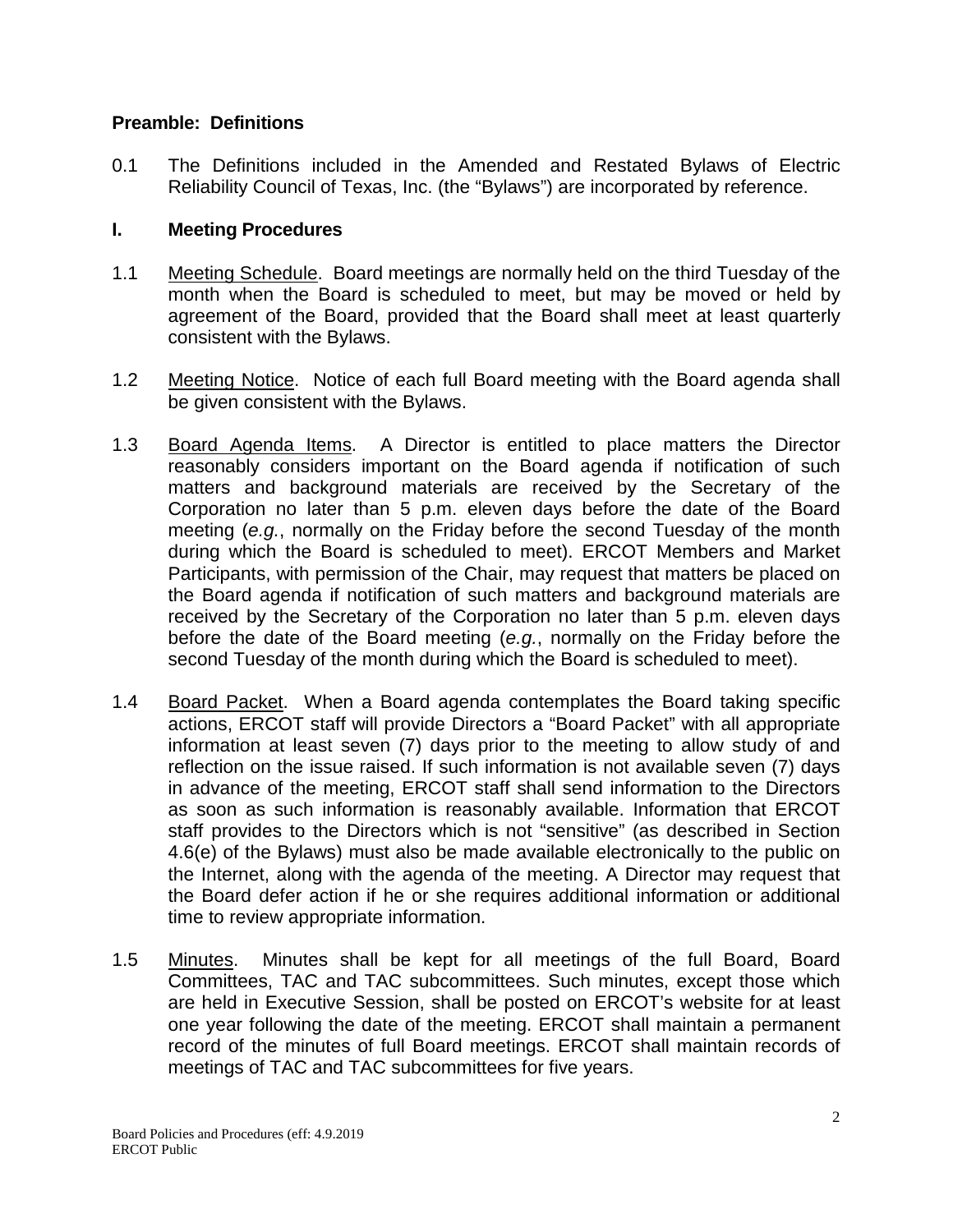1.6 Executive Session. The Board may meet in Executive Session for purposes consistent with governing law and with the Bylaws. The notice for Executive Session discussion items may be worded such that the sensitive nature of the item is not compromised or disclosed. Except for acting to approve the minutes of prior Executive Sessions, the Board shall emerge from Executive Session before voting or taking any action on any Executive Session noticed items or based on Executive Session discussions.

### **II. Responsibilities, Qualifications, and Compensation of the Board of Directors**

- 2.1 Annual Goals and Objectives. In keeping with its fiduciary duties to ERCOT, the Board shall establish the overall direction and affirm the annual goals and objectives developed by ERCOT staff. The Board shall review such goals and objectives on an ongoing basis, and may issue policies and resolutions setting forth direction of ERCOT management actions to attain such goals and objectives. The Board's primary responsibility is to ensure that ERCOT maintains reliability and operates in a fair, efficient and non-discriminatory manner. The Board is also responsible for overseeing ERCOT's administration of the ERCOT Protocols.
- 2.2 Duties. The Board shall faithfully discharge its duties by conducting its affairs in a highly ethical and sound business manner. The Board, collectively and severally, will not direct the policies and actions of ERCOT from perspectives of private gain or personal advantage.
- 2.3 Chief Executive Officer and Management. Subject to applicable approval by the PUCT, the Board shall retain a Chief Executive Officer ("CEO") with the capabilities to execute Board policies. The Board delegates to the CEO all general powers and duties necessary to accomplish ERCOT's purpose, goals, and objectives as established by the Board, except for those specifically reserved to the Board by the Bylaws or herein. The CEO and management are required to supply Directors with sufficient information to keep Directors properly informed about the business and affairs of ERCOT.
- 2.4 Matters Reserved for Board Approval. Except for and subject to those matters which require PUCT approval or are mandated by the PUCT without Board approval, the Board expressly reserves the following matters for Board approval:
	- 2.4.1 Those matters reserved by the Bylaws.
	- 2.4.2 Approval of the initiation of any non-routine filing that seeks regulatory action by a regulatory agency; provided that emergency situations may require immediate regulatory filings to protect the interests of ERCOT and may be filed by the General Counsel in its reasonable discretion without prior approval of the Board if there is concurrence of the CEO,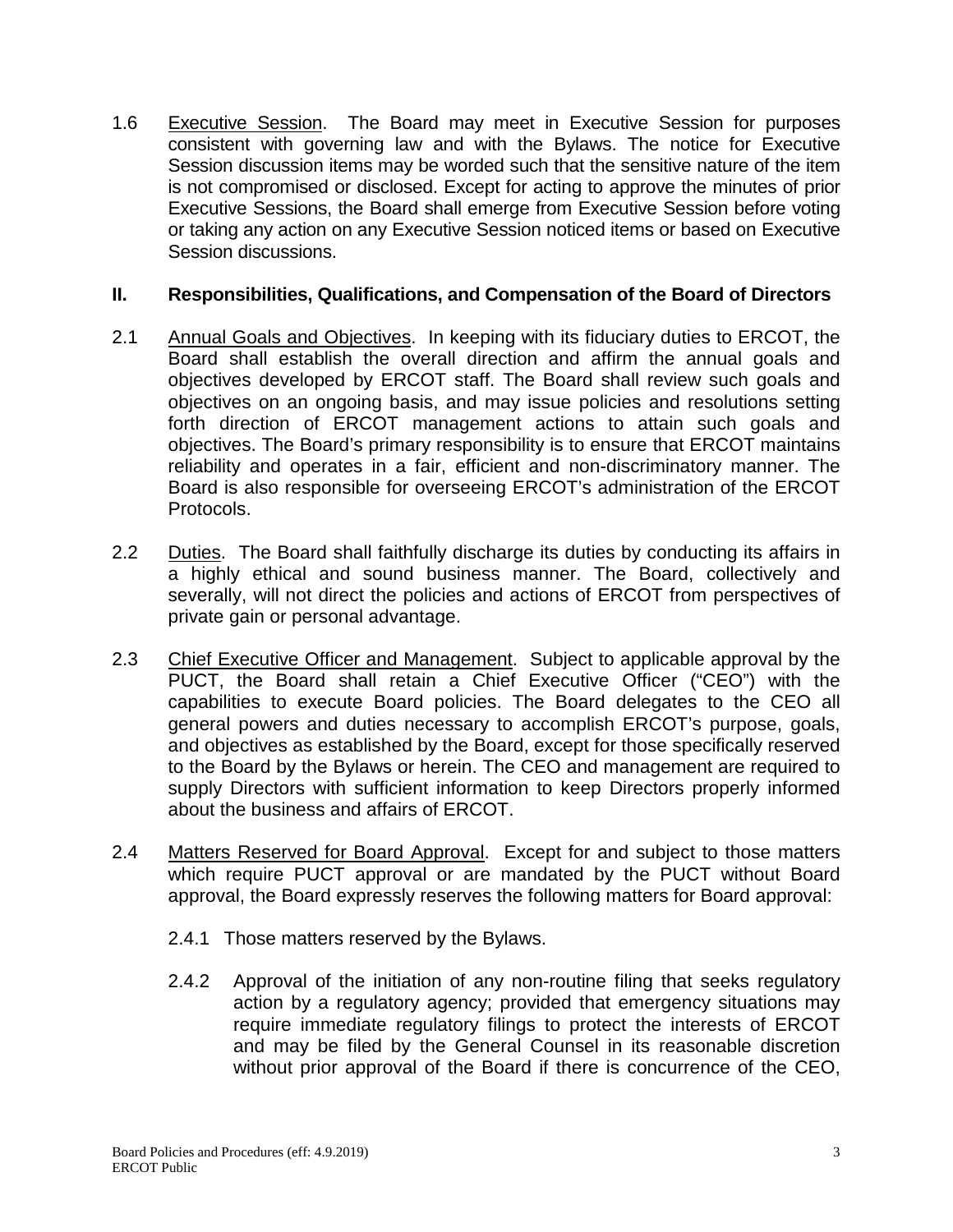General Counsel, the Chair and Vice Chair of the Board for such filing, and provided that the Board is notified as soon as practicable.

- 2.4.3 Initiation of any lawsuit; provided that emergency situations may require immediate legal action including the initiation of a lawsuit to protect the interests of ERCOT. Such a lawsuit may be initiated by the General Counsel without prior approval of the Board if there is concurrence of the CEO, General Counsel, the Chair and Vice Chair of the Board for such filing, and provided that the Board is notified as soon as practicable and the Board subsequently ratifies the filing.
- 2.4.4 Approval of the purchase of goods or services for ERCOT's use, or of a contract for such purchase, with a value of over one million dollars (\$1,000,000.00) if such purchase or contract is not contemplated in ERCOT's Board-approved Budget. With regard to this section, exceptions for such approval are as follows:

2.4.4.1 PUCT-Directed Goods or Services. If ERCOT is directed, required or ordered to purchase goods or services by contract or otherwise by the PUCT, no Board approval is required.

2.4.4.2 Emergency Business-Continuity Purchases. If ERCOT needs to make emergency purchases up to \$5,000,000.00 which are necessary to meet business continuity or other immediate needs that, if not met, may result in an interruption to ERCOT's normal business, such purchases may be made according to ERCOT's procedures without seeking prior approval; however, ratification of such purchases must be sought at the next Board meeting.

- 2.4.5 Approval of the sale or pledge of any ERCOT assets valued in excess of one million dollars (\$1,000,000.00).
- 2.4.6 Establishment of any line of credit, loans, or other forms of indebtedness in the name of ERCOT exceeding one million dollars (\$1,000,000.00).
- 2.5 CEO Delegations. The Board shall exercise reasonable diligence to ensure that the delegations to the CEO provided in this policy statement are properly implemented. The Board will articulate clear and coherent goals and statements of its expectations through its policies and the adoption of the Budget. The CEO is responsible for fulfilling these commitments and managing the organization.
- 2.6 Individual Director Duties. Each Director shall, individually, have the following duties:
	- 2.6.1 Attend all regular, special and urgent meetings of the Board when notified, unless circumstances prevent the Director from attending. If attendance is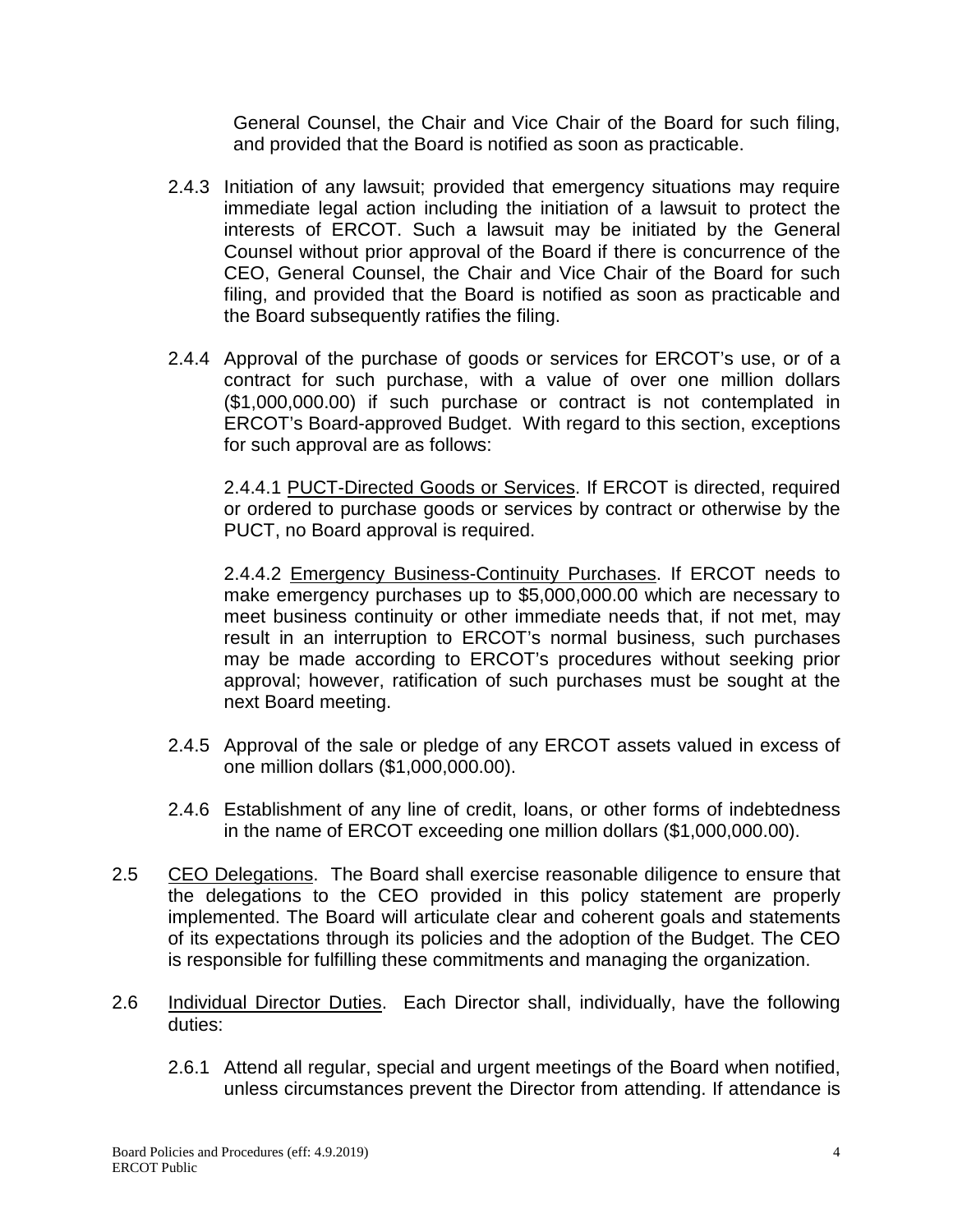not possible, Bylaws procedures for Segment Alternates, Proxies and Alternate Representatives shall be followed.

- 2.6.2 Participate in the selection of the members of all committees and subcommittees of the Board represented by his or her particular Market Segment.
- 2.6.3 Not disclose the confidential information of ERCOT to unauthorized people.
- 2.6.4 Handle any actual or potential conflict of interest in accordance with Bylaws Section 9.2.
- 2.6.5 Consistent with the fiduciary duty of care in overseeing, monitoring, and supervising the affairs of ERCOT, prepare for and participate to the best of his or her ability in determination of policy and other matters coming before the Board.
- 2.6.6 Set policy and make decisions in the best interest of the ERCOT organization and the ERCOT market.
- 2.6.7 Upon joining the Board and annually thereafter, sign the ERCOT Director Ethics Agreement.
- 2.7 Director Qualifications. Each Director shall meet the following qualifications:
	- 2.7.1 Have a willingness to serve the Membership of ERCOT and to commit the time and resources necessary to carry out the duties of a Director.
	- 2.7.2 Be willing to work cooperatively with ERCOT Members.
	- 2.7.3 For Market Segment Directors, possess significant electric energy-related work experience in a senior or executive management level in the Market Segment he or she represents, and meet employment qualifications as required by the Bylaws.
	- 2.7.4 Meet all qualifications defined by the Bylaws or required by the PUCT or Texas or other governing law.

#### 2.8 Compensation and Expense Reimbursement for Unaffiliated Directors.

- 2.8.1 Unaffiliated Director Compensation. Each Unaffiliated Director will receive the following:
	- 2.8.1.1 Annual Retainer. The Annual Retainer shall be \$87,000 and shall cover a full calendar year (January to December) and shall be paid to each Unaffiliated Director in equal monthly installments of \$7,250.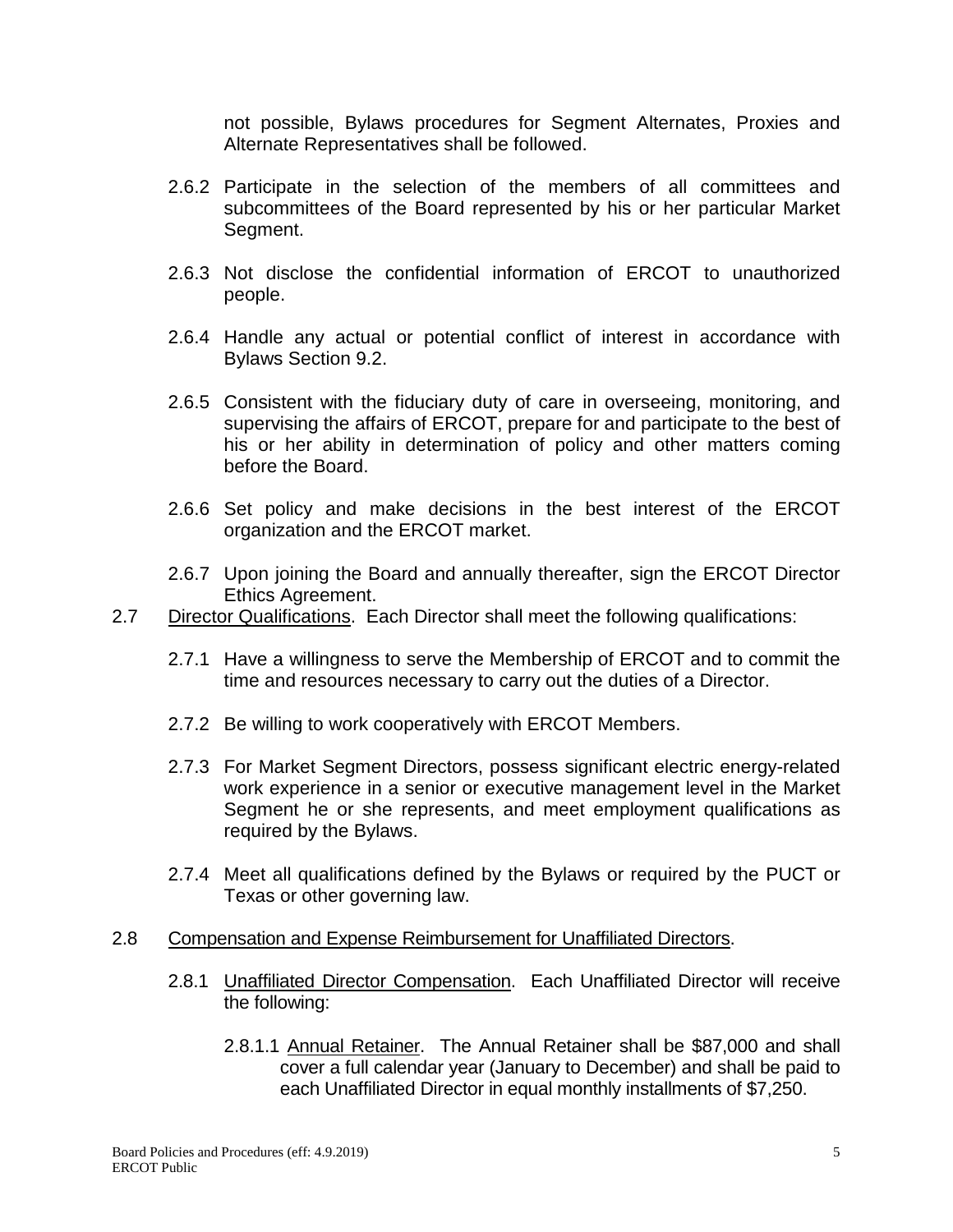- 2.8.1.2Board Committee Chair Compensation. Each Unaffiliated Director who serves as the Chair of a Committee of the Board shall be paid \$5,600 in additional to the Annual Retainer.
- 2.8.1.3Board Vice Chair Compensation. Each Unaffiliated Director who serves as the Vice Chair of the Board shall be paid \$7,500 in addition to the Annual Retainer.
- 2.8.1.4Board Chair Compensation. Each Unaffiliated Director who serves as the Chair of the Board shall be paid \$12,800 per year, in addition to the Annual Retainer.
- 2.8.2 Expense Reimbursement.
	- 2.8.2.1Affiliated Directors. Affiliated Directors are generally expected to be reimbursed by their employers. Unaffiliated Directors, and Affiliated Directors who may receive limited reimbursement from time to time, shall comply with the ERCOT Business Expense Reimbursement Corporate Standard.
	- 2.8.2.2Business Expense Reimbursement. General Counsel shall provide Directors with the Business Expense Reimbursement Corporate Standard and a summary thereof, upon new Directors joining the Board and also whenever modifications are made to the Standard.

#### 2.9 Compensation for Residential Consumer TAC Representative.

- 2.9.1 Retainer, Meeting Fees and Compensation Cap. Compensation for the Residential Consumer TAC Representative shall be as follows: (i) a retainer of \$1,500 per month; and (ii) \$500 per TAC or other standing or special TAC subcommittee meeting actually attended. Total compensation for the Residential Consumer TAC Representative shall not exceed \$3,000 per month.
- 2.9.2 Business Expense Reimbursement. The Residential Consumer TAC Representative shall be eligible for reimbursement of reasonable business expenses associated with attending meetings of TAC or other standing or special TAC subcommittee, but shall comply with the ERCOT Business Expense Reimbursement Corporate Standard.

#### **III. Delegation of Authority to the Chief Executive Officer**

3.1 CEO Responsibility and Authority. Consistent with the goals, objectives, policies, and specific directions of the Board, and the Bylaws, the CEO is responsible for carrying out the business activities of ERCOT. The CEO shall have the authority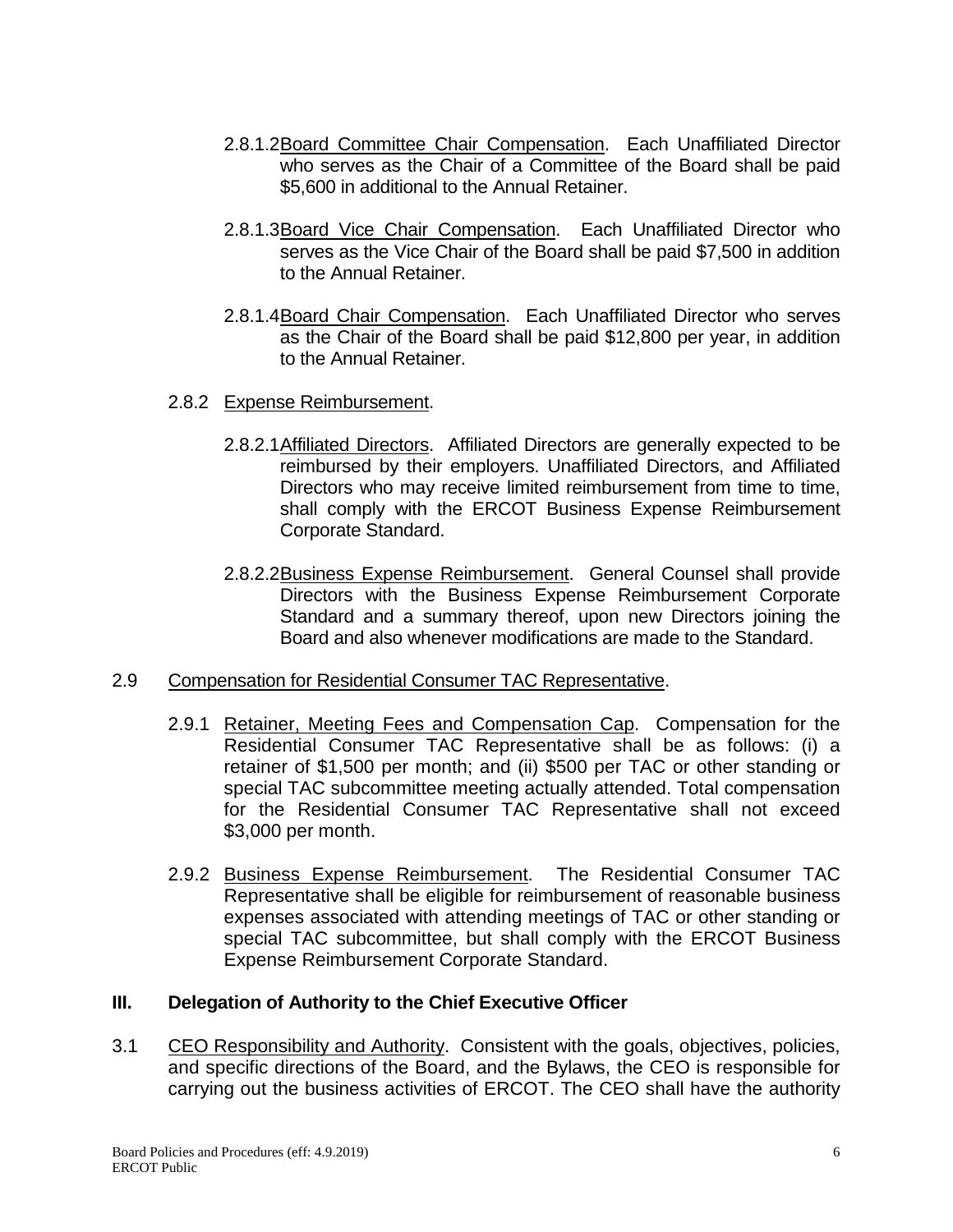to execute contracts and agreements, establish lines of credit, and take all other lawful actions, as he may deem expedient and proper in conducting the business of ERCOT, except as may be limited by the Board.

- 3.2 CEO Delegation to Officers and Employees. The CEO may delegate his authority to other ERCOT officers or employees in his discretion, except as limited by the Board. The CEO shall issue appropriate management procedures setting forth the direction of staff management and other employee actions to fulfill the goals, objectives, policies and other directions of the Board.
- 3.3 Budget. The CEO will present to the Board by October of each year when the Budget is to be approved, or at such other time as directed by the Board, a Budget to carry out the Board's directives for the following year or longer as directed by the Board. The Budget will include projections of ERCOT's overall financial performance and financing plans, and describe the services, projects, programs, and the associated revenues and expenditures for the next fiscal year. Adoption of the Budget by the Board and as approved by the PUCT authorizes the CEO to complete work plans and make associated expenditures as provided for in accordance with the Budget.
- 3.4 Information for the Board. The CEO is responsible for bringing policy matters to the attention of the Board when its current policies give inadequate direction for ERCOT operations or leave ERCOT at a disadvantage because of changing conditions. The CEO will provide thorough, well-organized information to the Board in a timely manner. Communications to the Board will be made forthrightly and with candor in the evaluation of the conduct of business and operations of ERCOT. In the discretion of the CEO, significant contracts, agreements, or other major decisions may be brought to the Board for specific approval. In coordination with the General Counsel, the CEO shall represent ERCOT in communicating the position and interests of ERCOT to legislative bodies.
- 3.5 Internal Controls. Consistent with the Board's guidance and the ERCOT Internal Control Management Program, the CEO will approve and enforce appropriate policies, standards and procedures for ERCOT, to ensure adequate internal controls for ERCOT business and operations.

## **IV. Procedure for the Sale of ERCOT Assets**

4.1 Sale of Assets. Personal property that is no longer necessary, convenient or of beneficial use to the business of ERCOT, and that has a fair market value of one million dollars (\$1,000,000.00) or less may be sold, transferred, auctioned, or conveyed by the CEO for its fair market value. ERCOT shall use revenues from the sale of its property to offset ERCOT expenses.

## **V. Procedure for Termination or Liquidation of ERCOT**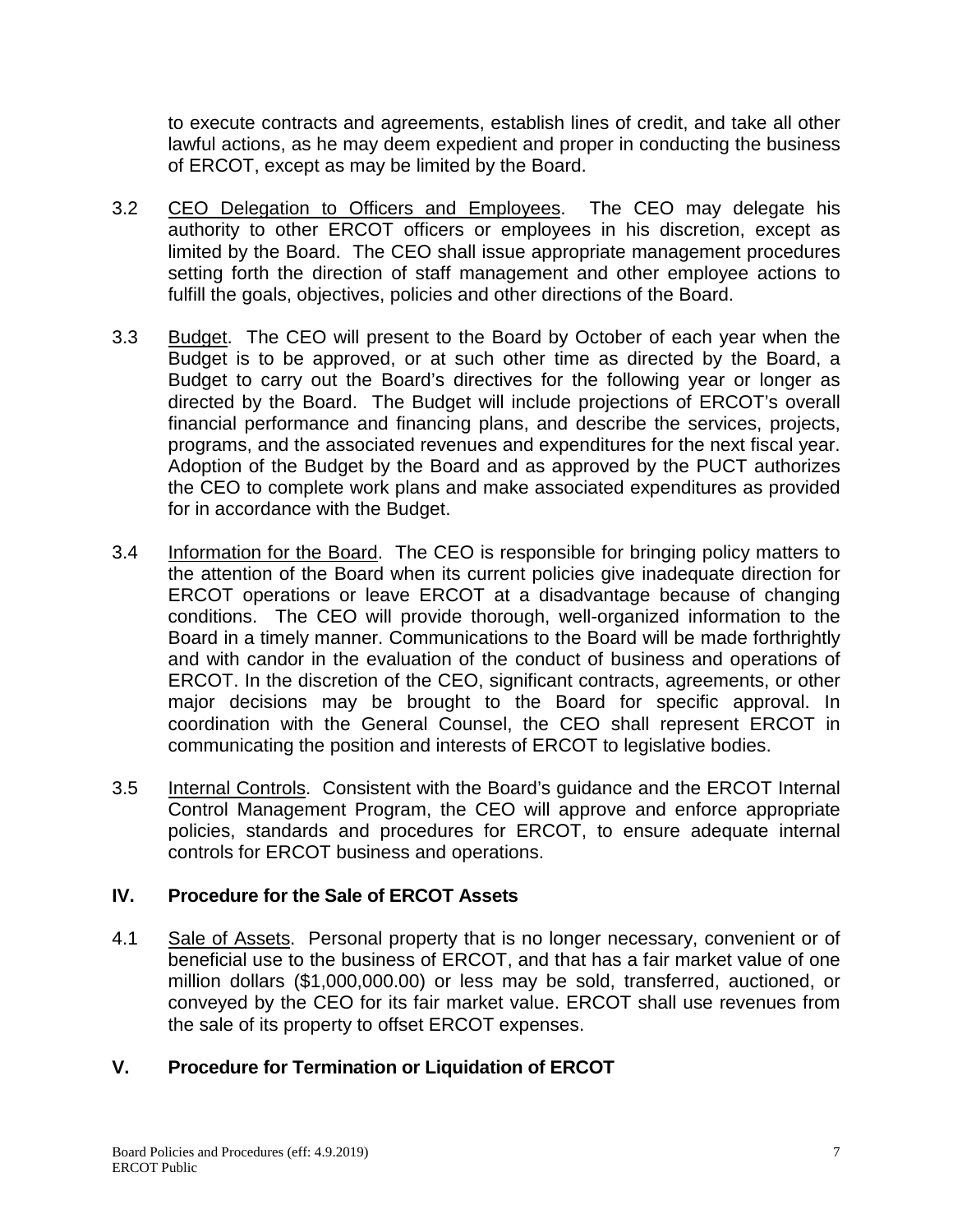5.1 Termination or Liquidation. Upon termination or liquidation of ERCOT, the Board shall, consistent with applicable federal and state regulatory requirements, liquidate ERCOT, and dispose of its property and assets in the manner required by its governing documents and Texas law applicable to non-profit corporations.

#### **VI. Procedure by Which a Member May Examine and Copy the Corporate Financial Books and Records of ERCOT**

- 6.1 Member Right of Inspection. Every Member shall have the right at any reasonable time to inspect ERCOT's corporate financial books and records of account subject to the following Procedures:
	- 6.1.1 The Member representative must be acting upon the authority of the Member, as evidenced in writing by the representative designated and listed in ERCOT's records for that Member.
	- 6.1.2 The writing must state a legitimate business purpose for the inspection and identify the documents the Member desires to inspect.
	- 6.1.3 The writing must state the date and time of the inspection, such date and time to be no less than 10 days after ERCOT receives the request and shall be during ERCOT's normal business hours.
	- 6.1.4 If the information requested is determined to be Confidential Information of ERCOT, ERCOT shall require the Member to sign a Confidentiality and Non-Disclosure Agreement in a form acceptable to ERCOT. Non-public information relating to individual ERCOT employees, including compensation, shall not be subject to disclosure. ERCOT retains the right to withhold information that is confidential by law or by contract.
	- 6.1.5 If the information requested is determined to be Confidential Information of an ERCOT Member, ERCOT shall not disclose such information except as provided in the ERCOT Protocols.
	- 6.1.6 If Confidential Information is requested by the Member or a Market Participant who provided ERCOT the information, ERCOT shall provide copies of such information to the Member or Market Participant, or its designee upon written authorization by the Member or Market Participant.
- 6.2 Prohibition against Dissemination of Confidential Information. No Member shall use or disseminate any information obtained as a result of any such inspection in its capacity as a Member, for his or her own personal gain, to the detriment of ERCOT or its staff, or to the detriment of any competitors of any Entity with which the Member is affiliated, except in connection with the enforcement of a tariff, contract or applicable law and consistent with the Protocols and ERCOT's policy regarding Confidential Information.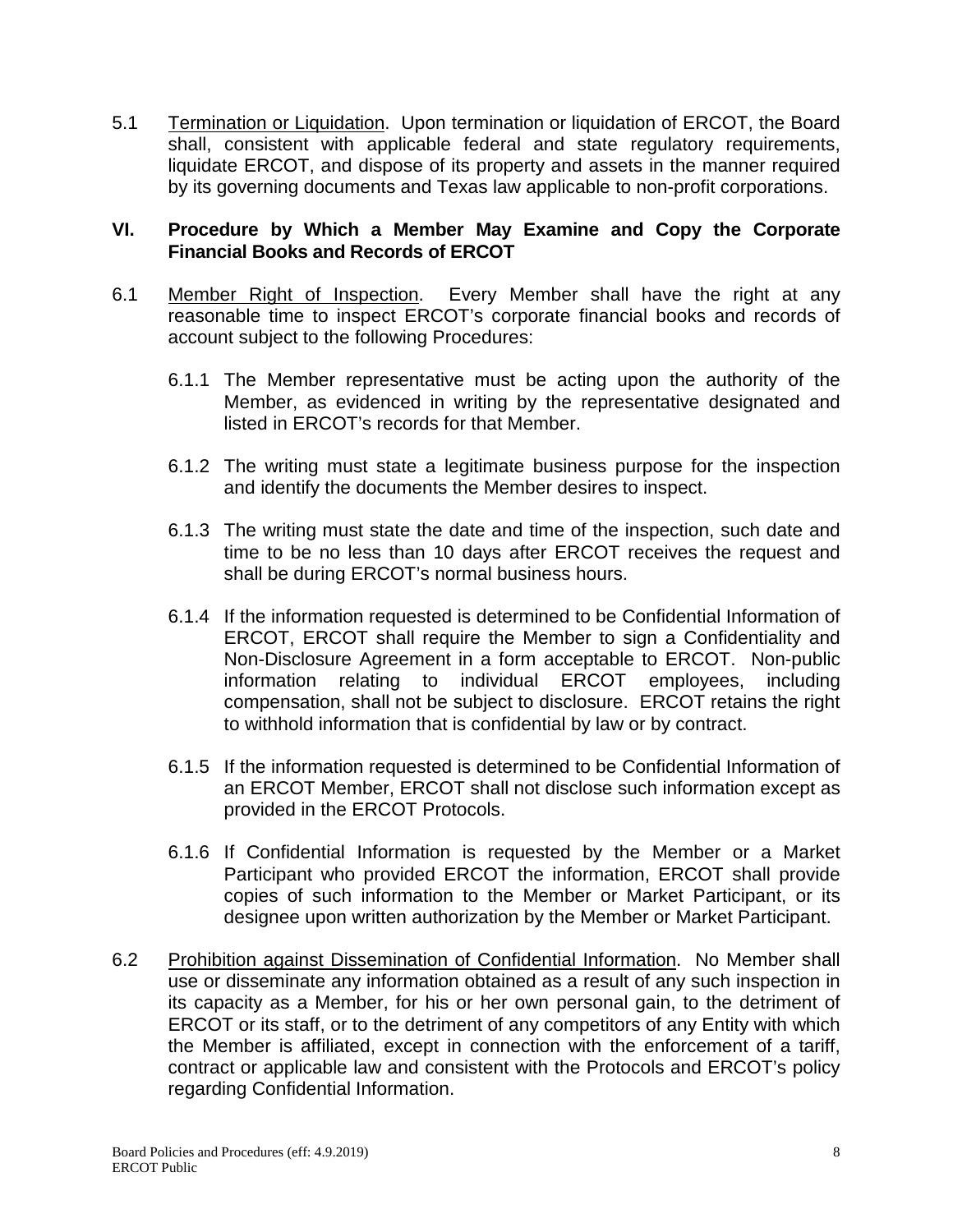### **VII. Procedures for the Selection of New Board Members, Board Chair and Vice Chair, and TAC Representatives**

- 7.1 Annual Meeting and Record Date. At least two months prior to the Annual Meeting of the Corporate Members, the ERCOT Board will set the date and location for the Annual Meeting. The Record Date for determining the Corporate Members entitled to notice of and representation at the Annual Meeting is set forth in the Bylaws.
- 7.2 Elections of TAC Representatives, Market Segment Directors and Segment Alternates. For TAC Representatives, Market Segment Directors and Segment Alternates, as appropriate, to be elected by their respective Market Segments, one of two procedures shall apply: (a) ERCOT will provide all Corporate Members of the Segment or Subsegment with advance notice that the Segment or Subsegment will be holding the election, and follow-up notice of election results; or (b) ERCOT will directly facilitate the election according to the following procedures:
	- 7.2.1 On the next business day after the Record Date, ERCOT will send a list of all the Members in each Segment or Subsegment, by membership level (*i.e.,* Corporate, Associate or Adjunct) to ERCOT Members.
	- 7.2.2 ERCOT will request that Corporate Members of each Segment or Subsegment nominate Directors, Segment Alternates, as appropriate, and TAC Representatives and forward their nominations to ERCOT.
	- 7.2.3 With the nominations provided, ERCOT will then create and provide ballots to Corporate Members for return to ERCOT.
	- 7.2.4 ERCOT will facilitate a meeting of the Segment or Subsegment to assist in the nomination and election process if requested.
	- 7.2.5 Only Corporate Members may participate in the election of Directors, Segment Alternates, as appropriate, and TAC Representatives for the Segment or Subsegment in which they are members.
	- 7.2.6 Each seat shall be filled by the person receiving the most votes (proxies allowed) of eligible Corporate Members.
- 7.3 Selection and Election of Unaffiliated Directors. For Unaffiliated Directors, subject to applicable law, statute or PUCT rule, the following procedures shall apply:
	- 7.3.1 All new Unaffiliated Directors shall be selected in accordance with the process established in the Bylaws.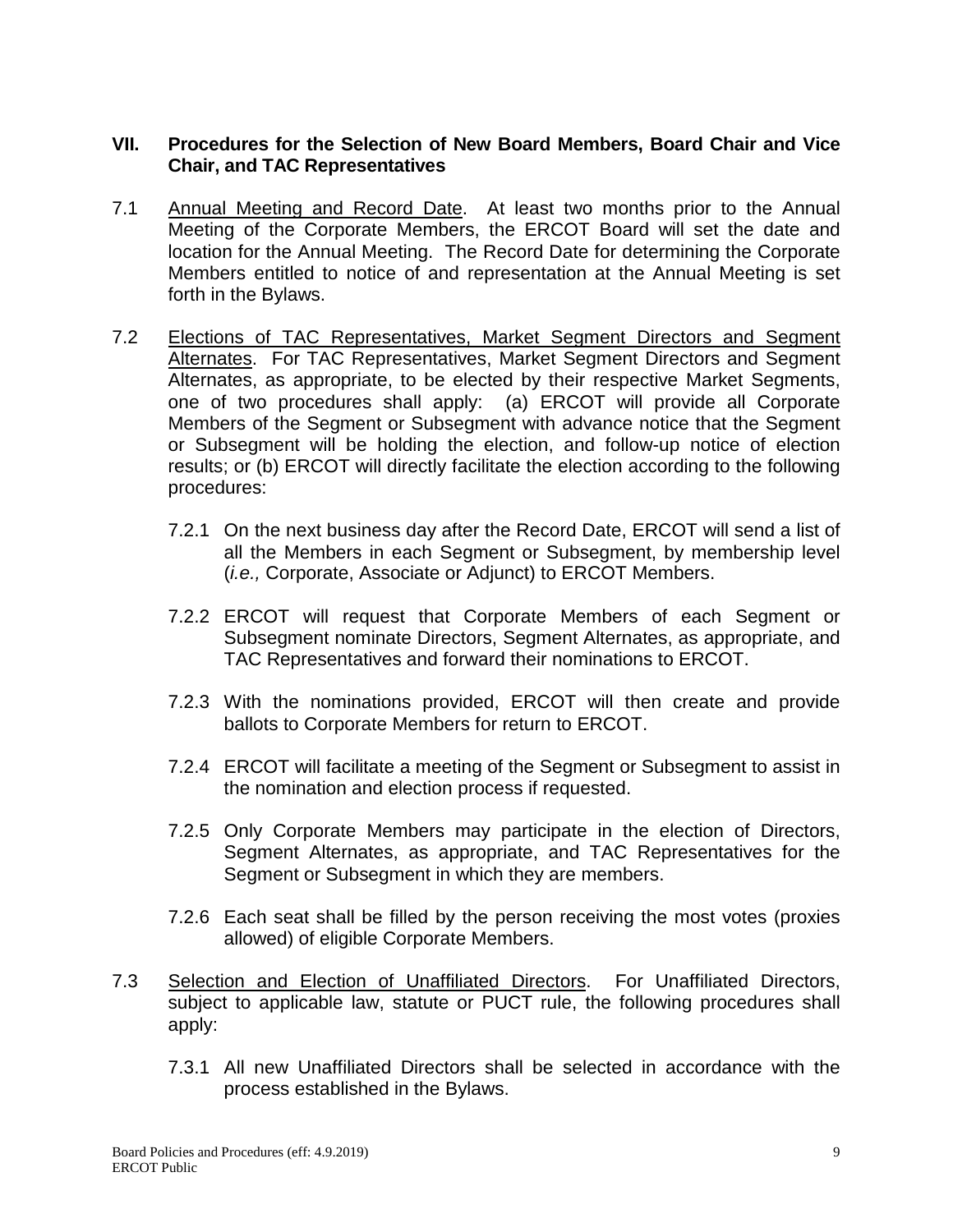- 7.3.2 Six months prior to the expiration of an Unaffiliated Director's term, such Director shall indicate whether he or she wishes to remain on the Board for another term (if applicable). If the Unaffiliated Director desires to remain on the Board, the Nominating Committee will vote on whether such Unaffiliated Director may be nominated again for the Board.
- 7.3.3 If an Unaffiliated Director elects to leave the Board or, due to the upcoming expiration of an Unaffiliated Director, the Nominating Committee otherwise elects to seek potentially a new Unaffiliated Director, the Nominating Committee shall retain an executive search firm to begin the candidate selection process, pursuant to the Bylaws.
- 7.3.4 Where feasible, elections for Unaffiliated Directors will be held and approval by the PUCT sought within a timeframe that will allow such Directors to be seated on the Board so as to avoid or minimize the length of Unaffiliated Director vacancies on the Board.
- 7.4 Appointment of Residential Consumer TAC Representatives. Notwithstanding Section 7.2, for the Residential Consumer Subsegment, the Public Utility Counsel shall appoint Residential Consumer TAC Representative(s). ERCOT will assist, if requested, in providing potential candidates for such seats. The Public Utility Counsel shall identify their appointees to ERCOT at least one week prior to the Annual Meeting. ERCOT will notify new Consumer appointees of the information necessary to attend the Annual Meeting.
- 7.5 Facilitation of Election. If a Segment is unable to elect a Director, Segment Alternate, as appropriate, or TAC Representative at least two weeks prior to the Annual Meeting, ERCOT will notice a meeting of the Segment to facilitate the election.
- 7.6 Election Results and Confirmation. Prior to the Annual Meeting of Corporate Members, ERCOT will determine the results of the elections. At the Annual Meeting, the new Directors, Segment Alternates and TAC Representatives will be announced and confirmed. The new Directors, Segment Alternates and TAC Representatives will be seated according to their elected terms.
- 7.7 Election and Terms of Board Chair and Vice Chair. The Board shall elect the Board Chair and Vice Chair pursuant to the Bylaws. The Board Chair and Vice Chair shall be elected to serve in their positions until their respective successors are elected in the following year to avoid any break in service of Board leadership.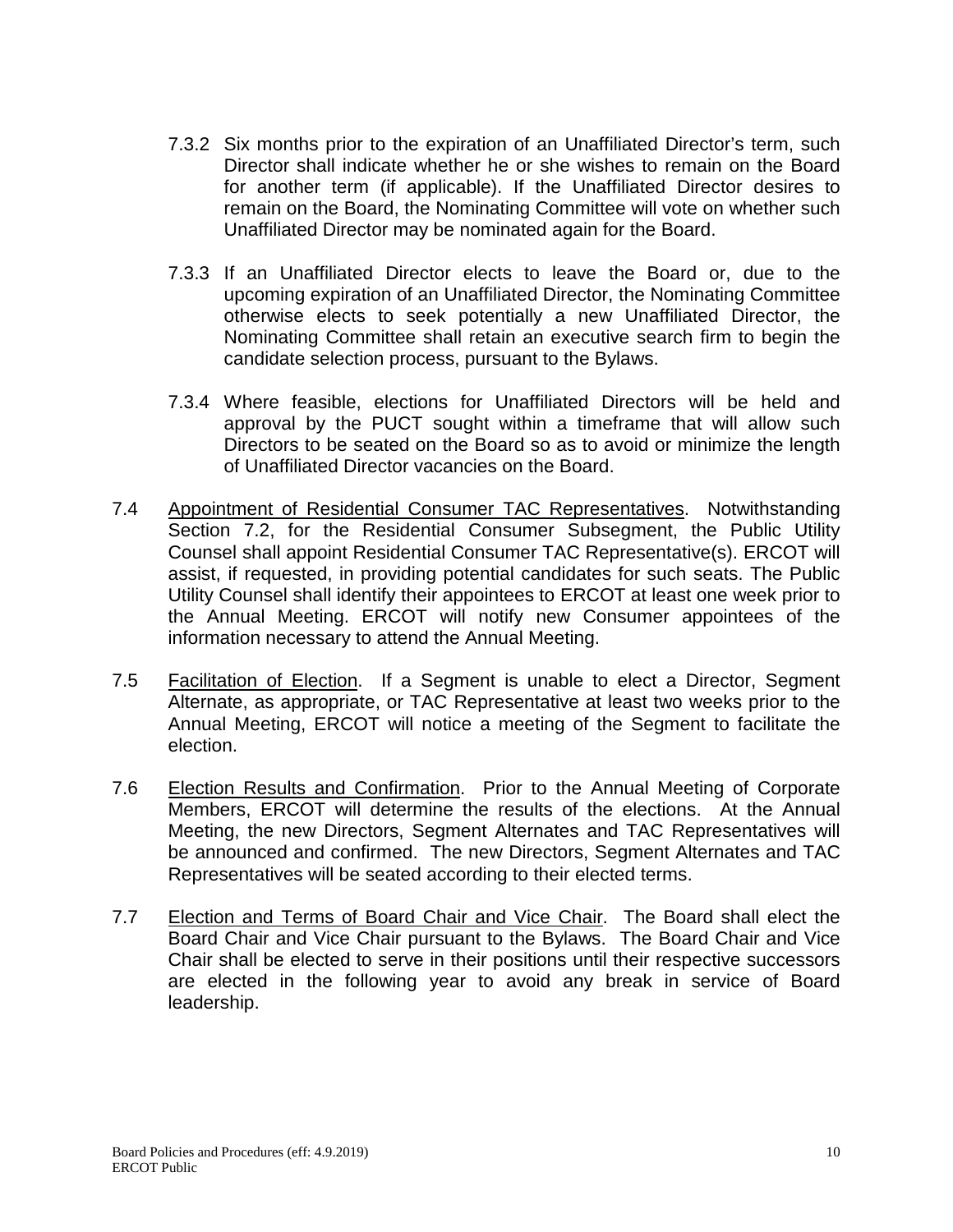#### **VIII. Procedures for Participation by Parties Opposing Actions Recommended by TAC or ERCOT Staff**

- 8.1 Procedural Situations Addressed by this Section. Any ERCOT Member, Market Participant, PUCT Staff, Texas RE Staff or ERCOT may: (a) appeal a TAC action to reject, defer, remand or refer a matter that would have proceeded to the Board for consideration had it been recommended for approval by TAC, and requires a TAC recommendation as part of the approval process, directly to the ERCOT Board ("TAC Appeal"); or (b) submit written comments requesting a Board action to reject, defer, remand, or refer a matter that is before the Board for consideration, and requires a TAC recommendation as part of the approval process ("TAC Recommendation Opposition"); or (c) submit written comments opposing a voting item recommended by ERCOT staff that does not require a TAC recommendation prior to Board action ("ERCOT Recommendation Opposition"). Board consideration of TAC Appeals and TAC or ERCOT Recommendation Oppositions will be conducted pursuant to the process and timelines provided in this Section VIII.
- 8.2 Advance Notice of TAC Appeals, TAC Recommendation Oppositions, or ERCOT Recommendation Oppositions. It is the policy of the Board that important arguments and information relating to a TAC Appeal or a TAC or ERCOT Recommendation Opposition be available to the Board in writing far enough in advance to enable informed decisions on such matters. The Board, and its members, may discount arguments and information that are provided out of time and/or that were not provided to TAC.
- 8.3 Procedural Timeline for TAC Actions Not Designated as Urgent. Written notice of TAC Appeals or TAC Recommendation Oppositions on matters that have not been granted Urgent status as part of the TAC review and recommendation process or that the Board Chair or Vice-Chair or a PUC Commissioner designates as urgent must be submitted to ERCOT's General Counsel within ten (10) Business Days after the date of the TAC action which serves as the basis for the TAC Appeal or Comments on TAC Recommendation. The Board will hear such matter at the next regularly-scheduled Board meeting that is at least ten (10) Business Days after the date of the TAC Appeal or TAC Recommendation Opposition. The following deadlines will apply to the parties involved:
	- 8.3.1 The TAC Chair or Vice-Chair shall designate a TAC Advocate to defend the TAC action at least eight (8) Business Days before the Board meeting.
	- 8.3.2 ERCOT shall post notice of the TAC Appeal or TAC Recommendation Opposition, and identify the TAC Advocate on the ERCOT website, and notify TAC of the same, at least seven (7) Business Days before the Board meeting.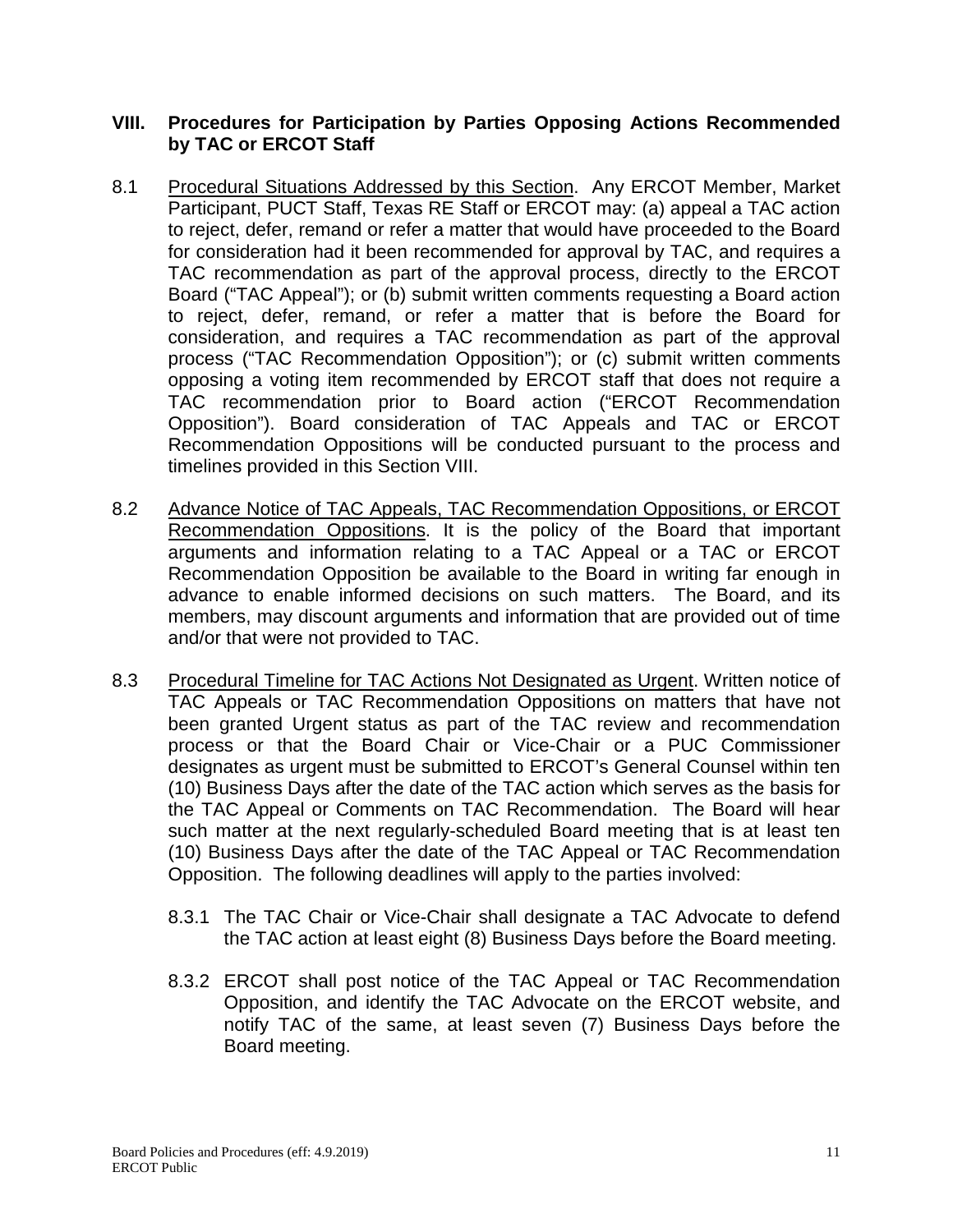- 8.3.3 The party appealing or contesting the TAC recommendation and the TAC Advocate must, and any other interested Entity may, provide a position statement, with or without supporting data, to ERCOT's General Counsel at least six (6) Business Days before the Board meeting.
- 8.3.4 ERCOT will distribute all timely position statements to the Board in the Board Packet as described in Section 1.2 above.

The Board Chair or Vice-Chair may override any deadline in this Section 8.3 for good cause shown.

- 8.4 Expedited Procedural Timeline for Urgent TAC Actions. Notwithstanding Section 8.3, an expedited process shall apply to TAC Appeals or TAC Recommendation Oppositions of: (a) TAC actions related to decisions on items designated as Urgent; or (b) any other TAC action that the Board Chair or Vice-Chair or a PUC Commissioner designates as urgent. Written notice of such TAC Appeals or TAC Recommendation Oppositions must be submitted to ERCOT's General Counsel within forty-eight (48) hours after the end of the relevant TAC meeting and those TAC Appeals or TAC Recommendation Oppositions shall be heard at the next Board meeting, and the TAC Chair and Vice-Chair shall work with ERCOT's General Counsel to preserve the intent of Sections 8.2 and 8.3 above as fully as possible, given that such matters will be heard on less than ten Business Days' notice.
- 8.5 Procedural Timeline for ERCOT Recommendation Oppositions. The process for ERCOT Recommendation Oppositions applies to situations in which the Board agenda includes a voting item that does not require a TAC recommendation before it comes before the Board for a vote. If a party seeks Board consideration of its comments opposing an ERCOT Recommendation for Board action, and requests that ERCOT include the comments in the Board Packet, the party must provide written notice to ERCOT's General Counsel at least ten (10) Business Days before the date of the Board meeting where the issue will be on the agenda and submit its comments with ERCOT's General Counsel at least eight (8) days before the date of the Board meeting where the issue will be on the agenda. If a party seeks to submit comments after the Board Packet has been delivered to Board members, the timing of the publication and distribution of the comments (as well as of any comments supporting the ERCOT Recommendation) will be at the discretion of the Board Chair or Vice-Chair.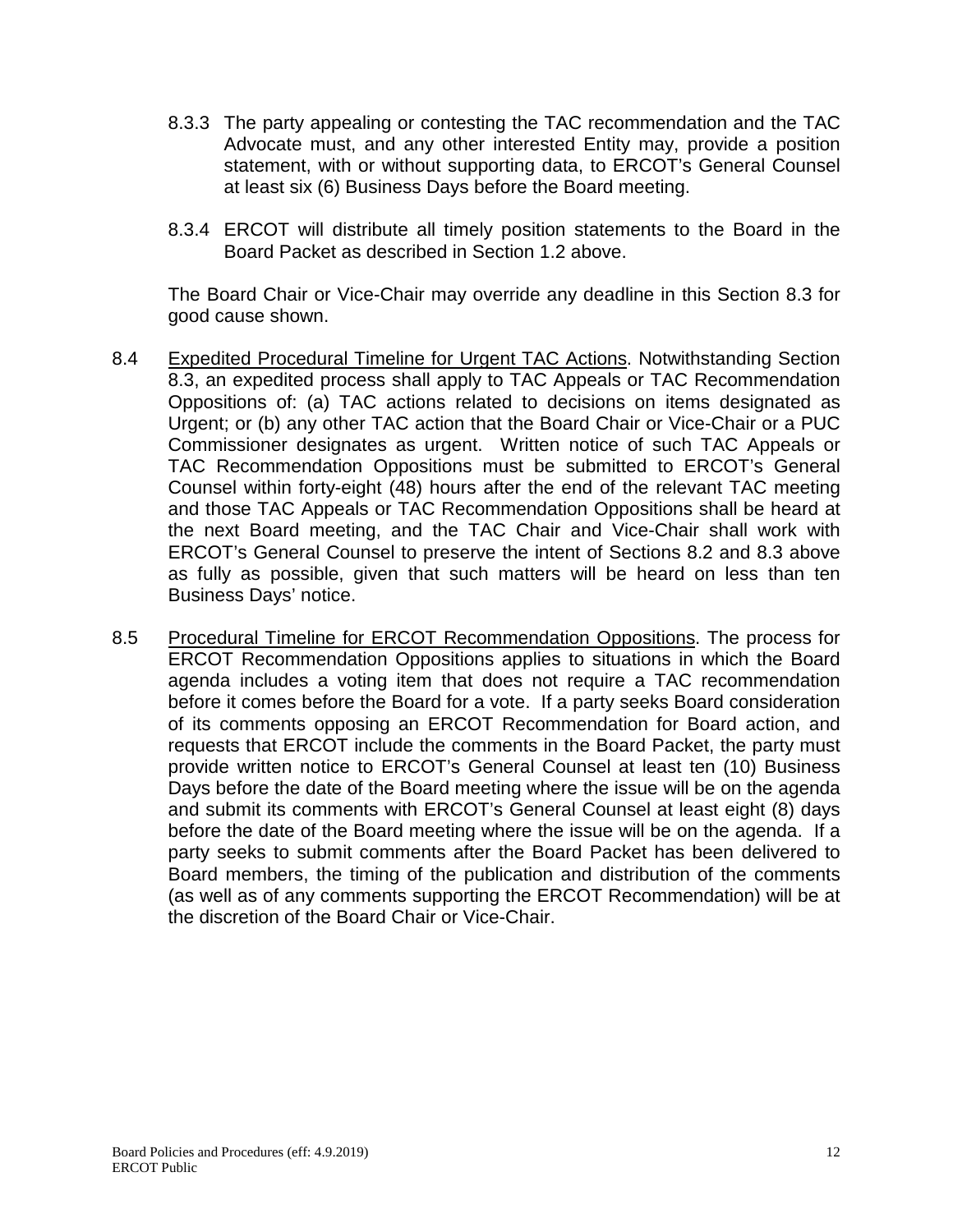### **IX. Board Policy on Approval of User Fees**

- 9.1 User Fees Approval Process. The Board may authorize ERCOT to charge reasonable user fees for services provided by ERCOT to any Market Participant or other Entity. A new user fee must be approved by the Board pursuant to the Revision Request process set forth in Section 21 of the Protocols. User fees charged by ERCOT must be identified in the ERCOT Fee Schedule included in the Protocols.
- 9.2 New User Fee Criteria. The Board retains the full authority to adopt user fees for services provided by ERCOT, including fees currently included in the Protocols, but establishes the following policy guidelines for establishing user fees which are not currently included in the Protocols:
	- 9.2.1 Material Impact. A new user fee should produce revenue in excess of \$1,000,000.00 annually, or materially improve ERCOT operations.
	- 9.2.2 Incremental Revenues. The revenues recovered by a new user fee should be incremental to revenue recovered through the System Administration Fee.
	- 9.2.3 Limited Beneficiaries. A new user fee should be for a service that benefits a relatively few discrete Market Segments or Market Participants rather than providing general benefit to most Market Segments or Market Participants.

## **X. Procedure for Determination of Affiliate Relationship for Membership**

- 10.1 Membership Applicant Procedure. Any applicant for Membership (Membership Applicant) shall follow the procedure in this section to request Board determination of whether entities are Affiliates of one another for the purpose of determining Member Segment and voting rights pursuant to the definition of "Affiliate" in the Bylaws (Article 2, Paragraph 1).
- 10.2 Verified Letter or Affidavit. The Membership Applicant shall send to the Board Chair with a copy to the General Counsel either (1) a letter verified by an authorized representative of the Membership Applicant or (2) an affidavit executed by an authorized representative of the Membership Applicant, requesting Board determination of Affiliate relationship for purposes of the definition of "Affiliate". The verified letter or affidavit must provide sufficient facts of relevant corporate relationships of the Membership Applicant to allow for the Board's review of corporate relationships in consideration of the definition of "Affiliate".